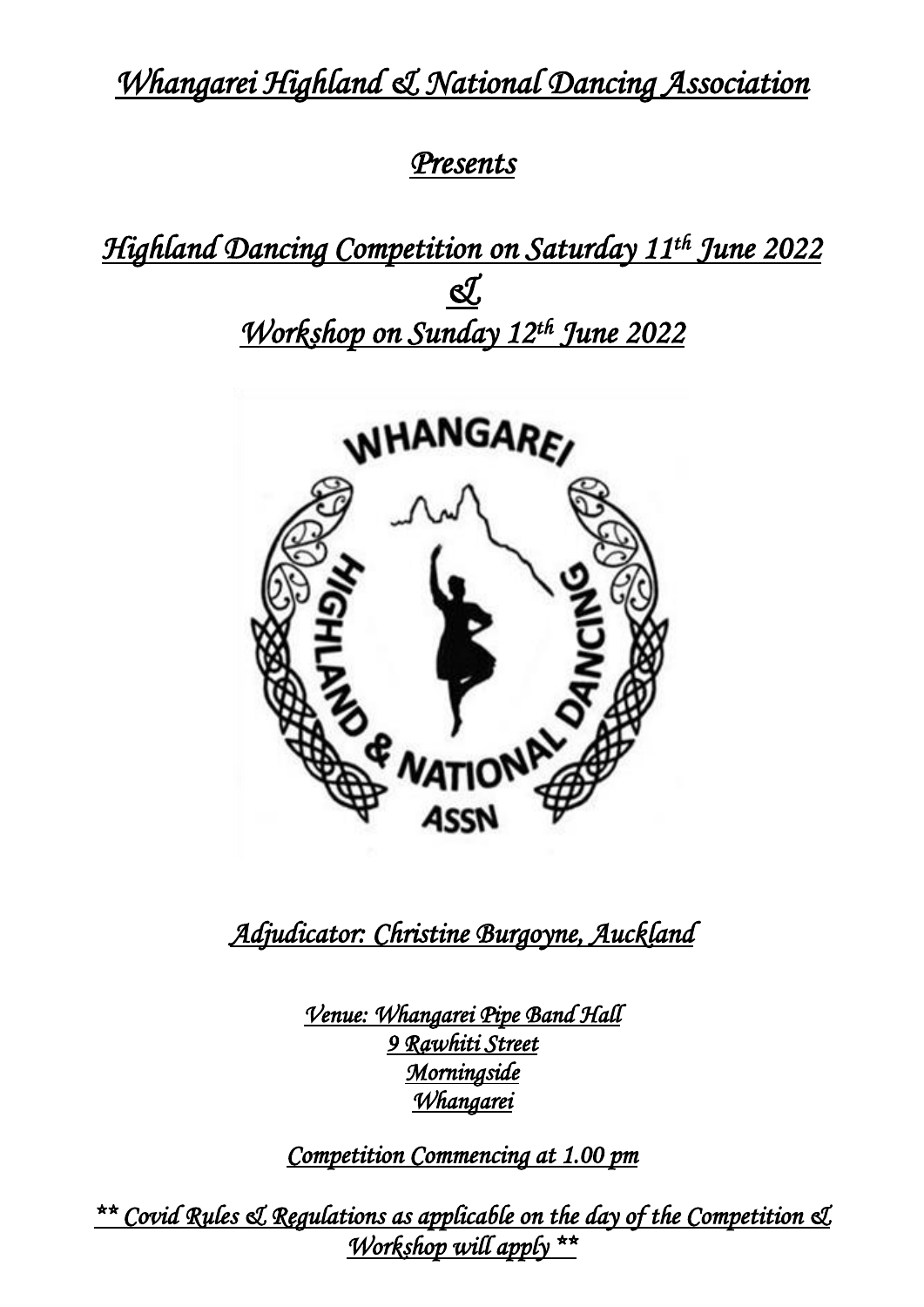| <u>Primary</u><br><b>Entry Fees</b>   | 16 Pas de Basque, Pas de Basque & High Cuts, Highland Fling, Sword Dance.<br>\$5.00 per dance                                                                        |
|---------------------------------------|----------------------------------------------------------------------------------------------------------------------------------------------------------------------|
| <u>Beginners</u><br><b>Entry Fees</b> | Highland Fling, Sword Dance, Seann Triubhas, Flora MacDonald's Fancy, Scottish<br>Lilt, Special Highland Fling.<br>\$5.00 per dance. Special Highland Fling - \$7.00 |
| Novice<br><b>Entry Fees</b>           | Highland Fling, Sword Dance, Seann Triubhas, Flora MacDonald's Fancy, Scottish<br>Lilt, Special Highland Fling.<br>\$5.00 per dance. Special Highland Fling - \$7.00 |
| Intermediate<br><b>Entry Fees</b>     | Highland Fling, Sword Dance, Seann Triubhas, Barracks Johnnie, Highland Laddie,<br>Sailors Hornpipe.<br>\$5.00 per dance.                                            |
| Premier<br>Entry Fees                 | Highland Fling (5 Steps), Seann Triubhas, Half Reel of Tulloch, Village Maid,<br>Blue Bonnets, Irish Jig.<br>\$9.00 per dance.                                       |

### *Number of Steps (unless otherwise stated)*

*Highland Fling 4, Sword Dance 2 & 1, Seann Triubhas 3 & 1, Half Reel of Tulloch 4, Nationals 4, Irish Jig 3 & 1, Sailors Hornpipe 4*

#### *Conditions*

*This Competition shall be conducted under the rules of the Royal Scottish Official Board of Highland Dancing. Age Groups will be determined according to entries received. Dancers must produce a current Registration Card. Age Group Trophies will be awarded to aggregate winners of each age group (excluding Primary). Last to Enter - First to Dance. Workshop will be conducted subject to numbers. Venue, cost & start time will be advised.* 

| <b>Entries Close</b> | Monday 6th June 2022- No Late Entries Accepted.                                                                                            |
|----------------------|--------------------------------------------------------------------------------------------------------------------------------------------|
| Internet Payment to  | Whangarei Highland & National Dancing Assn<br>ASB Bank Account No 12-3099-0419349-00.<br>Please reference your payment with Dancer's Name. |
| Email Entries to     | whangareihighland@gmail.com                                                                                                                |

# *Order of Events will be sent after Entries Close.*